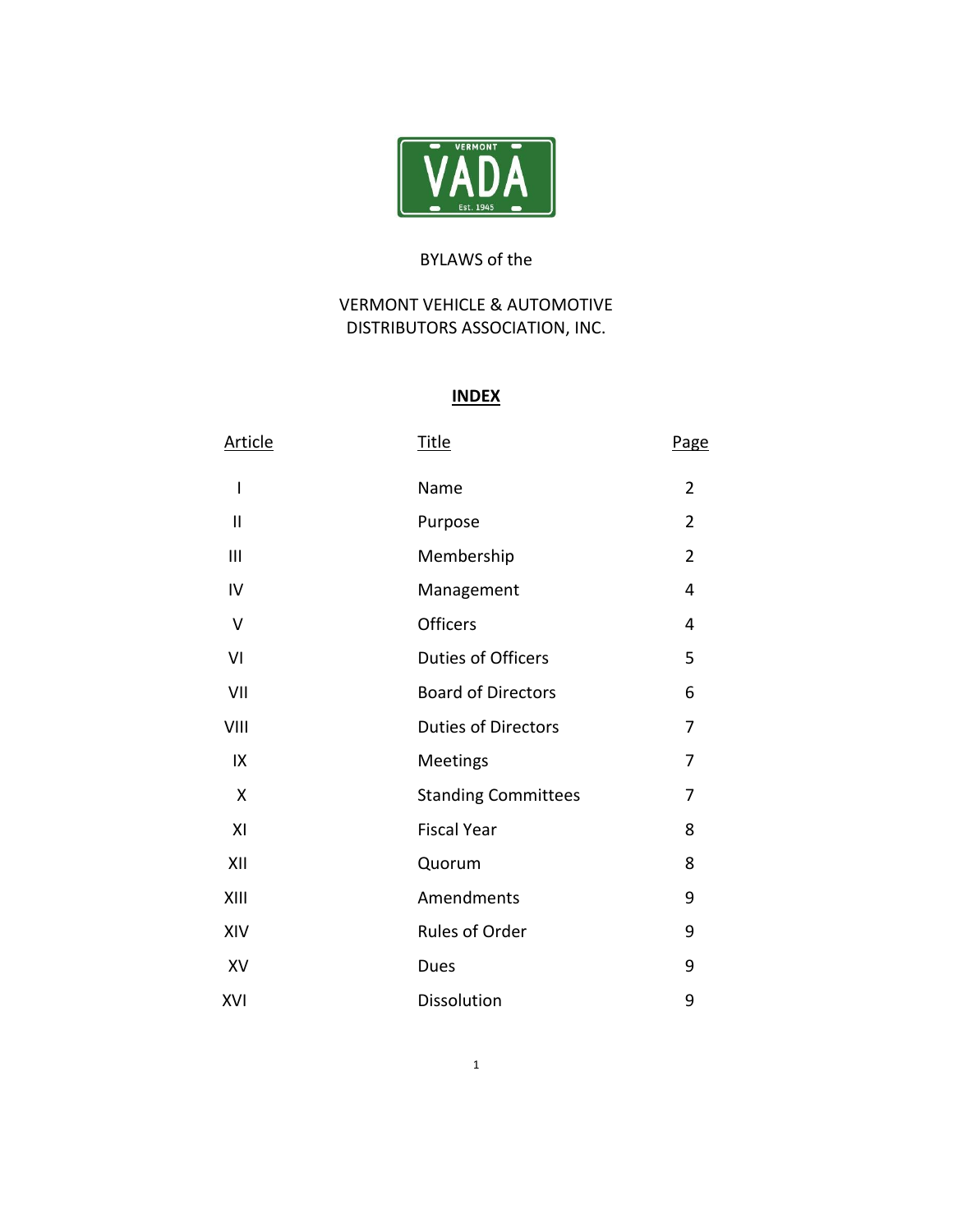# **ARTICLE I** NAME

The name of this organization shall be the Vermont Vehicle And Automotive Distributors Association, Inc.

## **ARTICLE II** PURPOSE

The purpose of this organization shall be to afford its members an opportunity for mutual advancement and benefit in the protection of their respective businesses, and to assure protection to the consumers of this State in their dealing with the automotive industry.

The Association will work to improve and promote the ethics and the general welfare of the automotive industry in the State of Vermont.

The Association will act as a non-profit corporation as defined in the statutes of the State of Vermont.

None of its income or assets shall be used for or inure to the sole benefit of any individual member.

# **ARTICLE III** MEMBERSHIP

### **Section 1**.

There shall be three classes of membership designated as Franchised, Non-franchised and Associate. Any class may be corporate, firm, individual or any other legal entity.

# **Section 2.**

**a. Franchised:** Any properly franchised automobile, truck, motorcycle, farm tractor, or motorized recreational vehicle dealer having a place of business in the State of Vermont engaged in selling automobile, truck, motorcycle, farm tractor, or motorized recreational vehicles and who employs five or more employees and has been licensed or becomes licensed within 60 days of receipt of his membership application as a dealer by the Commissioner of Motor Vehicles for the State of Vermont or who becomes a dealer within 60 days of receipt of his membership application shall be eligible to apply to the Board of Directors for a Franchised membership and, upon approval, shall be known as a Franchised member with full voting rights;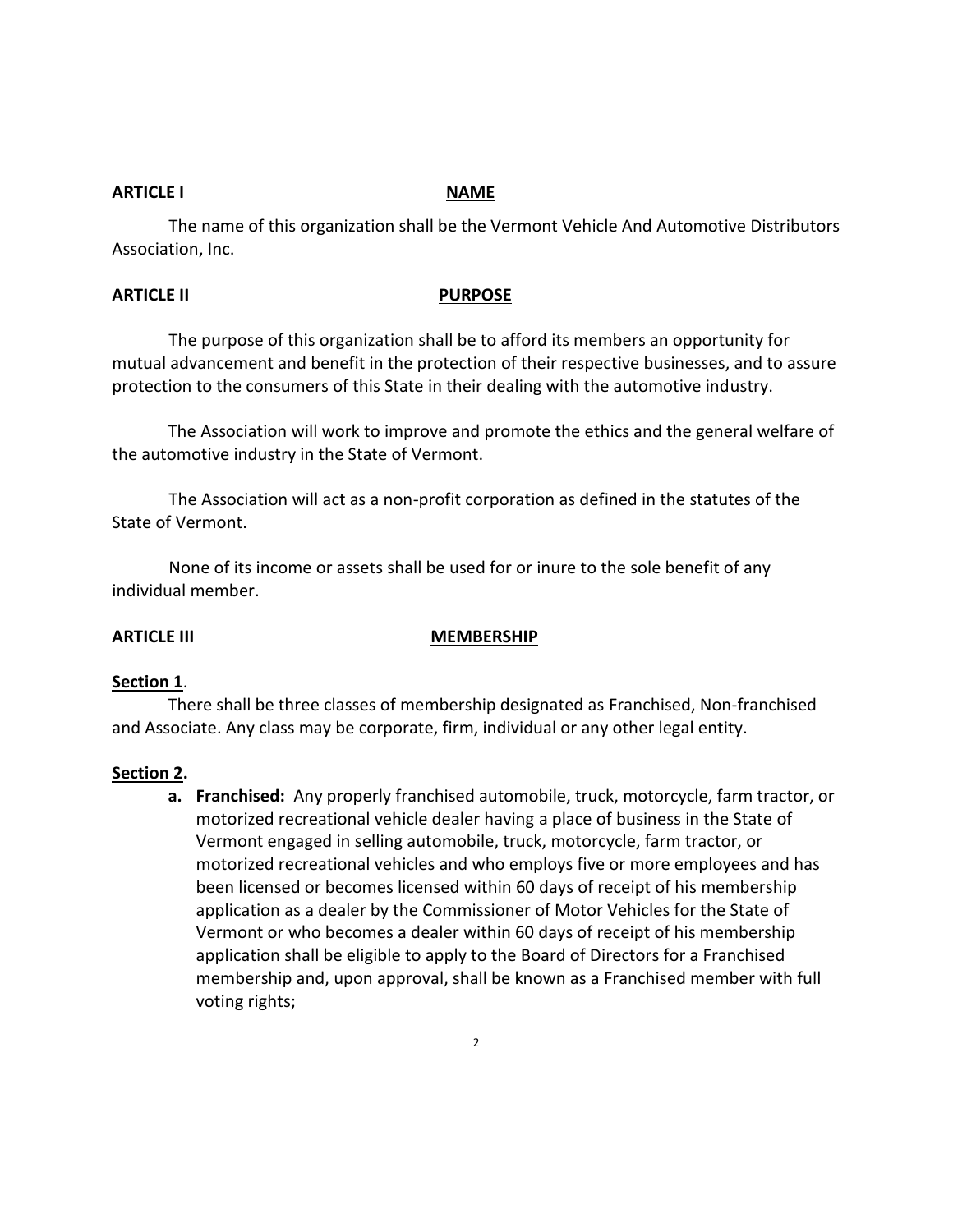**b. Non-franchised:** Any individual, partnership, corporation or other entity lawfully doing business in Vermont that is not a franchised motor vehicle dealer but is directly engaged in the motor vehicle industry and employs five or more employees shall be eligible for membership and shall be known as a Non-franchised member with full voting rights. Directly engaged shall include those businesses engaged in used motor vehicle sales, motor vehicle service, auto body repair, and motor vehicle parts sales, franchised power equipment dealers, and franchised construction equipment dealers, but shall exclude those businesses selling gasoline.

The five employee membership requirement is waived for dealers who were members of VADA prior to 1/29/09.

Membership shall be approved if the applicant has met any and all requirements established by the Board of Directors prior to the application. Any member who ceases to meet the criteria for membership set forth in this Section 2 may be expelled pursuant to Article III, Section 5 of these Bylaws.

# **Section 3.**

**Associate:** Any individual, partnership, or corporation which does not qualify as a Franchised or Non-franchised member but which is associated with the motor vehicle dealer business may become an Associate member. This Section **excludes** those businesses selling gasoline. Associate members shall not have voting rights and shall not be eligible to participate in any benefits and/or insurance programs made available by the VADA Insurance Trust.

# **Section 4.**

All applications for membership shall designate the person who is to represent the member in the Association, and an alternate representative if so desired. Such representative or alternate may be changed by notification in writing filed with the Secretary, but no person shall represent more than one member and each member shall be entitled to one vote.

# **Section 5. Expulsion of Member.**

"Cause" for expulsion of a member includes failure to pay dues, a violation of the provisions of the certificate of incorporation or the bylaws, code of ethics, rules or practices properly adopted by the Association, or of any other conduct prejudicial to the Association or its membership.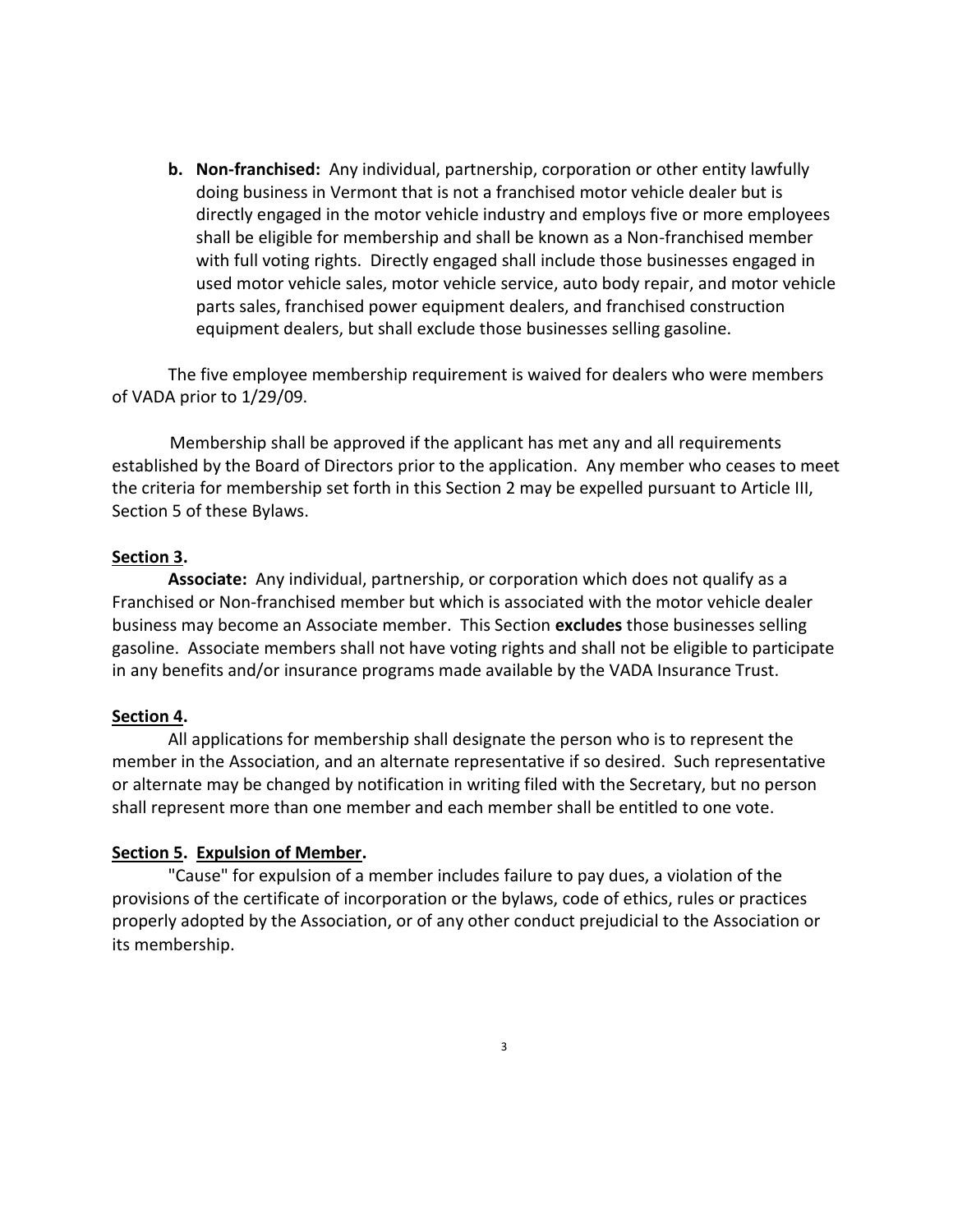Any member may be removed from membership for cause by the Board of Directors by two thirds (2/3) vote, provided, however, that (1) a statement of the charges shall have been mailed by registered mail to the last recorded address of the member at least fifteen (15) days before final action is taken thereon: (2) this statement shall be accompanied by a notice of the time and place of the meeting of the Board of Directors at which charges shall be considered and the member shall have the opportunity to appear in person or by representative and present its defense; and (3) such member, if removed, may appeal the decision of the Board to the full voting membership of the Association, provided that notice of intent to appeal is received by the President within fifteen (15) days of the Board of Directors' final action.

# **Section 6.**

A member expelled shall be deemed to have expressly waived, and by application for membership does expressly waive, all rights of membership and all claims to recover fee, dues, or damages from the Association because of expulsion.

### **ARTICLE IV MANAGEMENT**

### **Section 1**.

The affairs of the corporation shall be managed and conducted by the Executive Officers and the Board of Directors except such powers as are specifically reserved herein to any special committee, or as delegated to the Executive Director.

### **Section 2.**

The Board of Directors shall have full power and authority to manage the affairs and business of the Association and shall have all the powers usually invested in a Board of Directors of a business corporation. They may appoint an Executive Director and a Legal Counsel for the Association as they deem necessary or wise and fix the fees or compensation thereof.

### **ARTICLE V OFFICERS**

### **Section 1**.

The officers of the Association shall consist of a President, Vice President, Secretary and Treasurer, who shall be elected by the members at the Annual Meeting of the Association and who shall hold office for one year or until a successor is elected. No person shall serve as President and Secretary and/or Treasurer.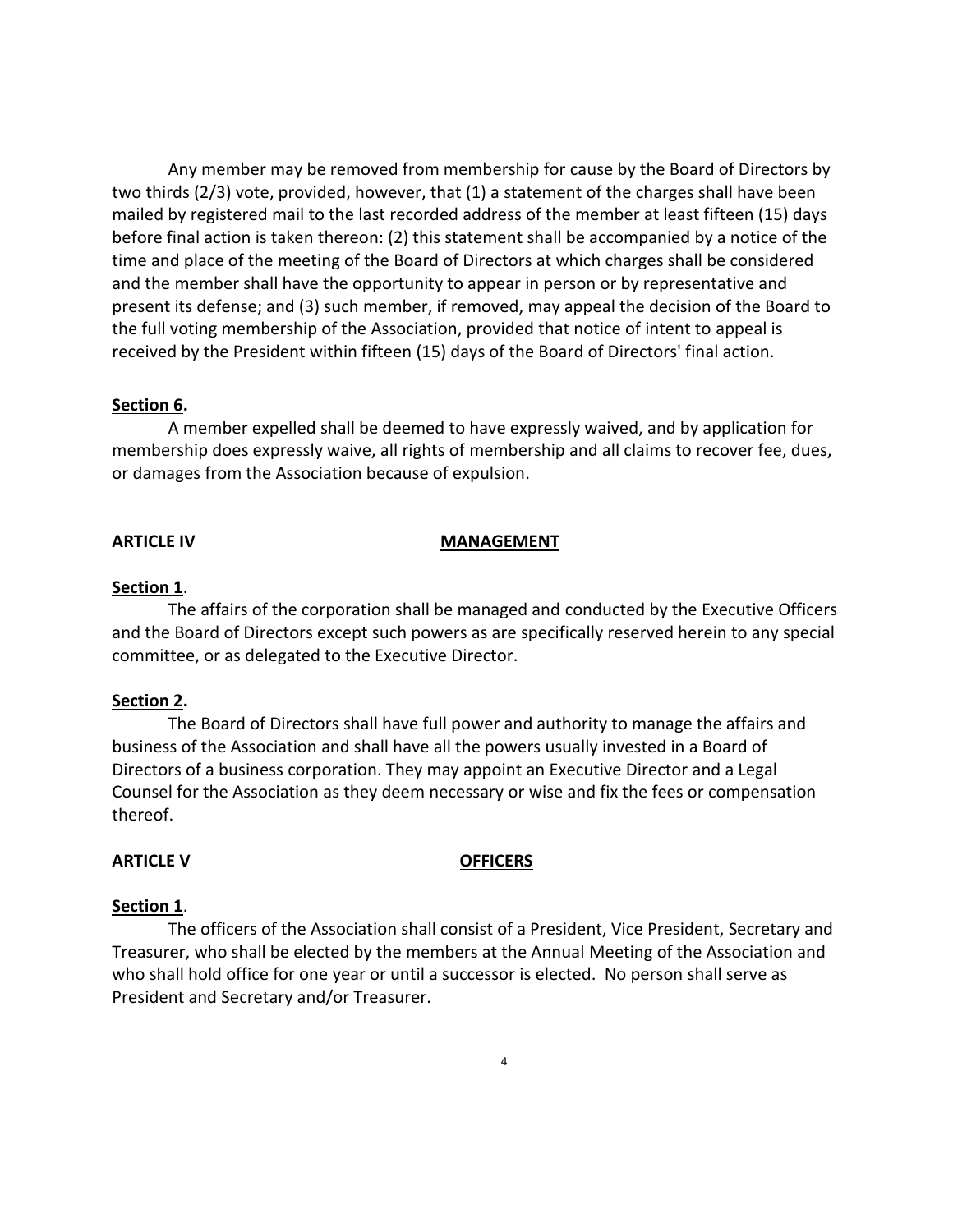# **Section 2.**

A vacancy occurring in any of the offices herein before provided for shall be filled by the Board of Directors, and the person so elected to fill such vacancy shall hold office until the next Association Annual Meeting.

### **ARTICLE VI** DUTIES OF OFFICERS

### **Section 1.**

The president shall preside at all meetings of the Association and of the Board of Directors, and shall perform all duties commonly incident to that office and such other duties as shall be designated from time to time by the Board of Directors. The presiding officer shall be an ex-officio member of the Board of Directors.

### **Section 2**.

The Vice-President shall have such powers and perform such duties as are commonly incident to that office, or as may be designated by the Board of Directors, and in the absence of the President shall act as and have the powers of the President.

### **Section 3**.

The Treasurer shall cooperate with and advise the Executive Director on all matters relating to the receipt and disbursement of funds of the Association. He/she shall have the right at any time to examine the records of the Executive Director. He/she shall also report to the members at the Annual Meeting as to the financial condition of the Association together with any recommendation he/she may care to make. He/she shall perform such other duties as may be designated by the Board of Directors, and shall, if required by them, furnish bond for the faithful performance of his/her duties. This bond to be at the expense of the Association.

### **Section 4**.

The Secretary shall perform such duties as are required by Vermont statutes relative to the Secretary of a Vermont corporation. The Executive Director may serve as the Secretary.

### **Section 5**.

The Executive Director, authorized by the Board of Directors, shall maintain the office of the Association, shall receive all monies of the Association and deposit the same in the name of the Association in an approved bank or trust company, and shall under the direction of the Treasurer and the Board of Directors disburse the funds of the Association. He/she shall maintain regular accounts and shall perform such other duties as may pertain to the office or as may be delegated to him/her.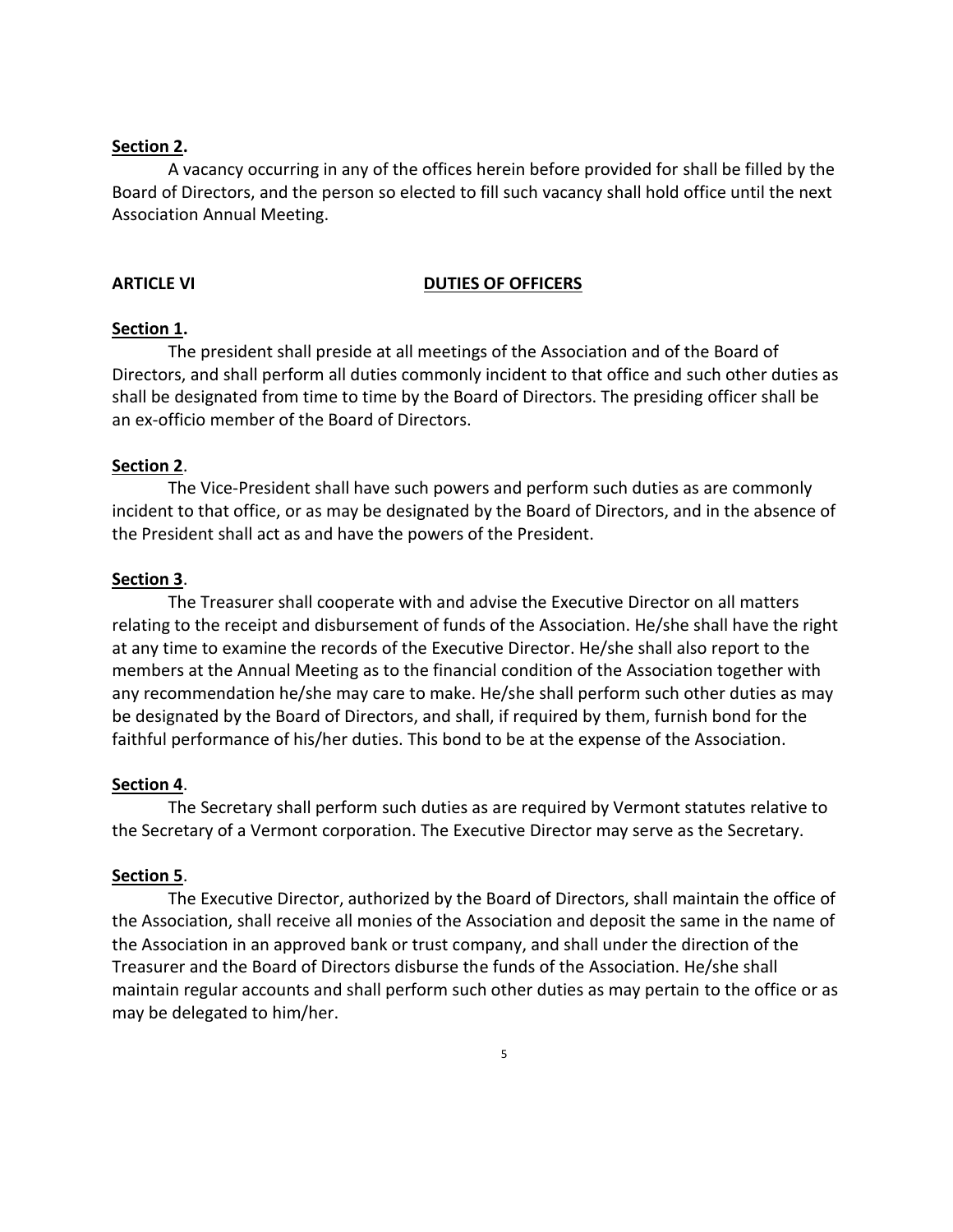He/she shall be bonded by an approved bonding company for the amount determined by the Board of Directors at the expense of the Association. He/she shall prepare a complete financial statement at the end of each fiscal year which statement after being properly audited shall be furnished to the Treasurer and from which statement the Treasurer shall prepare and submit his report at the Annual Meeting. He/she shall maintain sufficient records to advise the officers and the Board of Directors of the current status of funds at regular meetings of the Board.

He/she shall cooperate with chair-persons of all standing and special committees to ensure that information relative to the committee is available. He/she shall represent the Association and serve as a liaison between the Association and such agencies of the Federal and State Governments as relate to the automotive trade. He/she shall administer programs of the Association involving life and health insurance by working with the committees assigned to those projects. He/she shall keep the minutes of all meetings of the Board of Directors. Such minutes will be published and available to all members upon application.

### **ARTICLE VII** BOARD OF DIRECTORS

# **Section 1.**

The Board shall consist of up to seventeen elected Directors as follows: twelve (12) Directors shall be Franchised and nominated by the Board of Directors and elected by Franchised members eligible to vote at the regular Annual Meeting of the Association; One Director shall be elected at large by and from those members who are exclusively franchised heavy duty truck dealers; One Director shall be elected at large by and from those members who are exclusively franchised motorcycle dealers; One Director shall be elected at large by and from those members who are in the Non-franchised category of membership as defined in these bylaws, Article III, Section 2b. The VADA Board of Directors may appoint an alternate Non-Franchised Director. The Board of Directors shall also include the current President. Exofficio members shall include the association past President and the current Vermont representative to the Board of Directors of the National Automobile Dealers Association.

### **Section 2.**

Any vacancy which shall occur among the Directors by death, resignation, or other cause, may be filled by the remaining Directors by the election of a new Director to serve out the term and a successor is elected by the members, who may make such election at the next Annual Meeting, or at any duly called special meeting held prior thereto.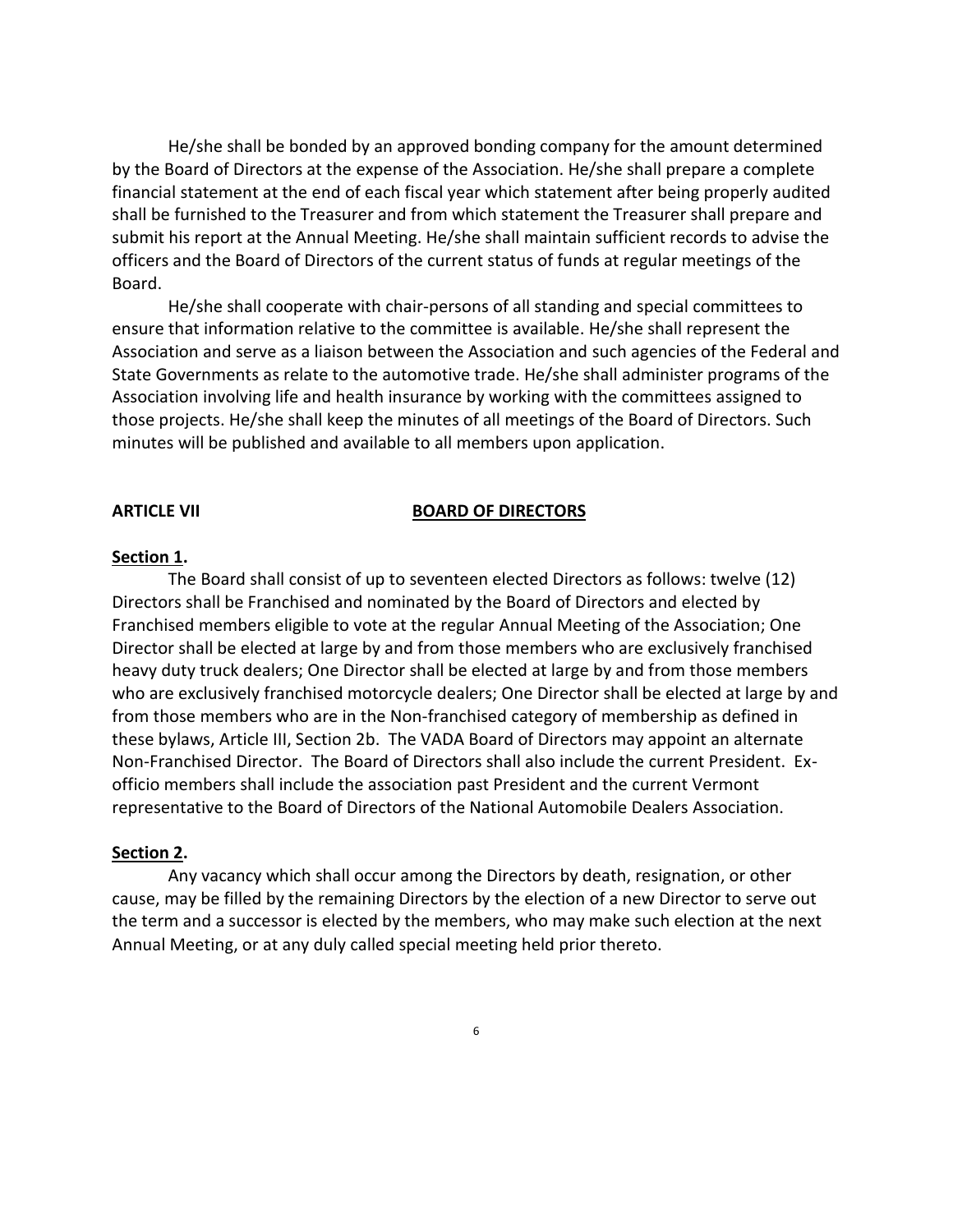### **ARTICLE VIII DUTIES OF DIRECTORS**

### **Section 1.**

The Board of Directors shall have full power and authority to manage the affairs and business of the Association and shall have all the powers usually vested in a Board of Directors of a business corporation. They may delegate specific duties to the Executive Director and/or to standing or special committees as they deem in the best interest of the Association.

### **Section 2.**

Meetings of the Board of Directors may be called by the President or by any three (3) Directors. Notice of such meetings shall be mailed to each Director by the Executive Director at least 48 hours before such meeting. Such meetings shall be held at such time and place as specified in the notice.

### ARTICLE IX **MEETINGS**

### **Section 1.**

The Association shall hold an Annual Meeting for all members each year, such date to be designated by the Board of Directors. The time and place shall be designated in the call thereof. Written notice of the Annual Meeting shall be given by the Executive Director to all members at least fifteen (15) days prior thereto.

### **Section 2.**

Other meetings may be called by the President, or by request of five (5) Directors or upon request in writing of ten percent (10%) of the members or a minimum of fifteen (15), and written notice thereof shall be given by the Executive Director to all members at least ten (10) days prior thereto.

### **Section 3.**

The Association may hold any regular, special or annual meeting outside of Vermont.

## ARTICLE X **STANDING COMMITTEES**

### **Section 1**.

There shall be an Executive Committee of the Board of Directors, composed of the President, Treasurer, and three members of the Board appointed by the President, subject to the approval of the Board. This committee shall make recommendations to the Board, shall transact business of an emergency nature between meetings of the Board, and shall report such actions in full to the Board of Directors at its next regular meeting.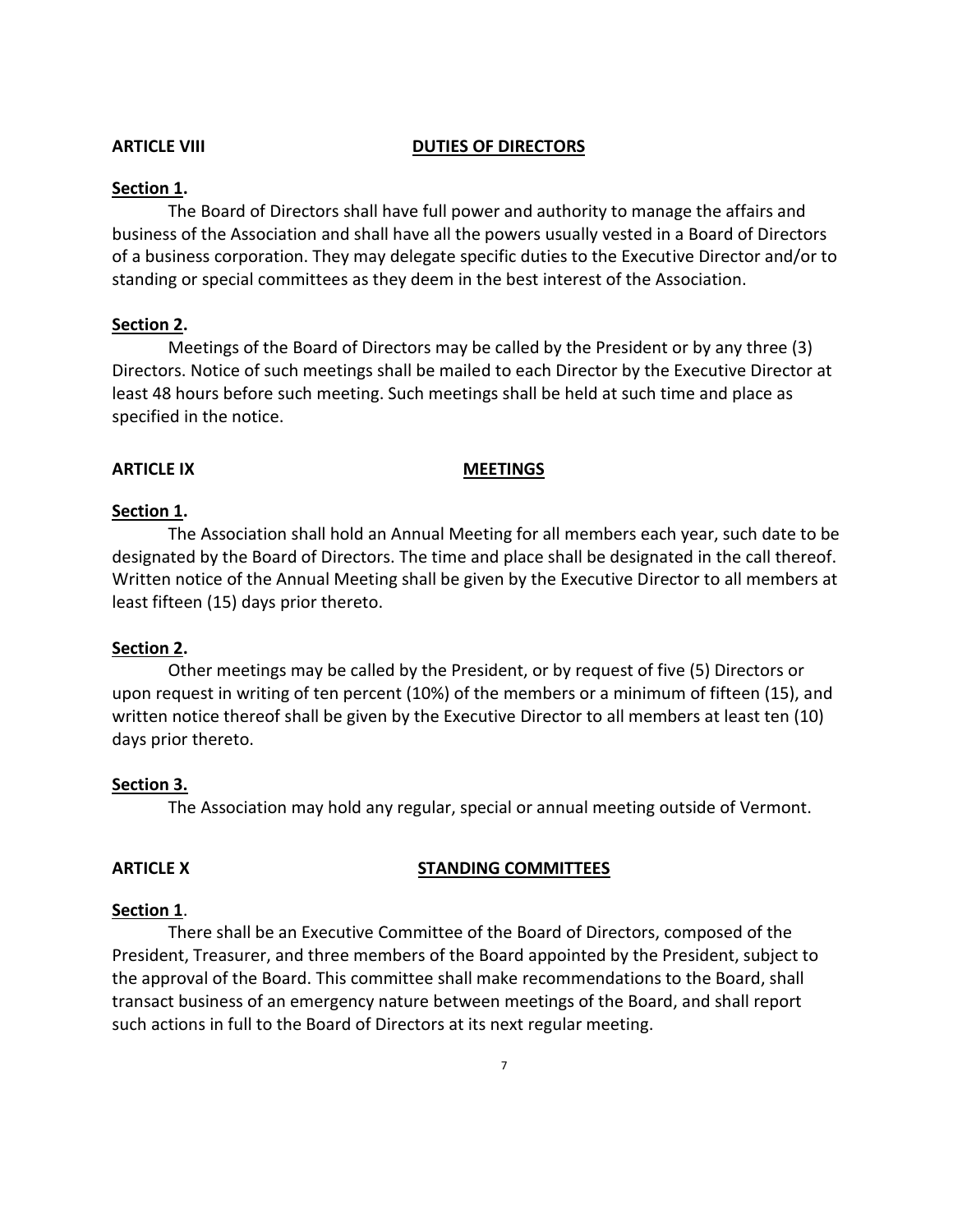## **Section 2.**

There shall be four (4) standing Committees of the Association which shall continually exist. These Committees shall be as follows: Convention, Insurance, Finance and Legislative. Members of all Committees shall be appointed by the Executive Committee and approved by the Board of Directors.

# **Section 3.**

The President may appoint such other committees as he deems advisable. The President shall be an ex-officio member of all committees.

### **Section 4.**

Committees shall have such duties as their titles indicate and as the Board of Directors may assign. All actions of committees except Insurance shall be subject to the approval of the Board of Directors.

### **ARTICLE XI** FISCAL YEAR

The fiscal year of the Association shall begin on March 1st in each year and end on February 28th of the following year.

### **ARTICLE XII QUORUM**

### **Section 1.**

At all membership meetings of the Association, a majority of those Dealer Members present shall constitute a quorum. Dealer Members have the right to vote by alternate appointed by them, and such appointment shall be evidenced by a power of attorney setting forth such authority, which shall be filed with the Secretary of the meeting, but no person shall act as alternate for more than one Dealer Member. In the limited circumstances where Industry Friends may vote, Industry Friends shall not vote by alternate or proxy.

# **Section 2***.*

At all meetings of the Board of Directors, fifty percent of currently seated Directors shall constitute a quorum.